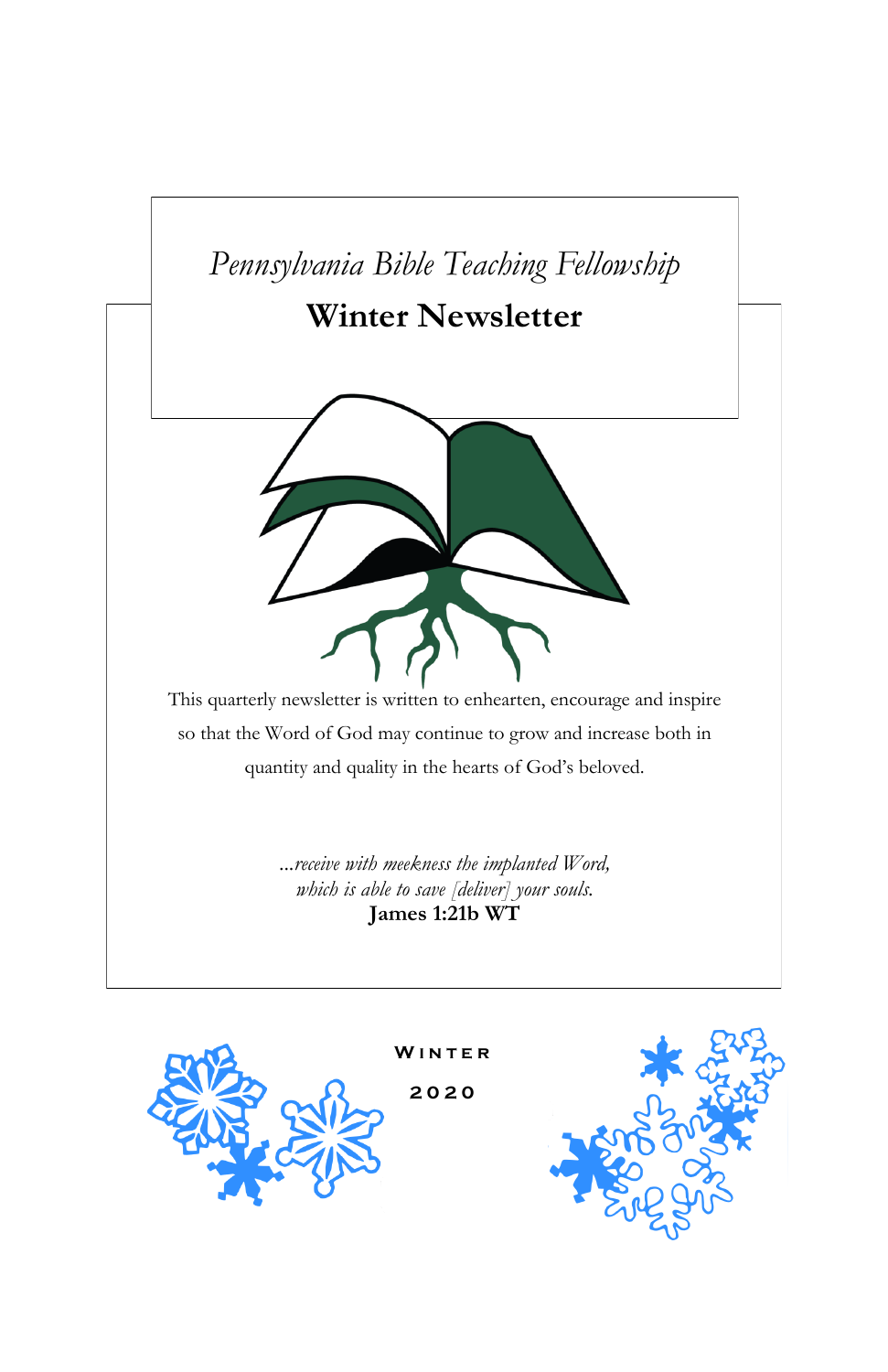# By Shawn Weir

LORD, if you kept an account of iniquities, Lord, who could stand? But with you there is forgiveness, so that you may be revered. **Psalm 130:3 – 4 CSB**

Praise God that He is a forgiving God – for this, He deserves our reverence. This psalmist is honest: if God kept a running account of our sins, our failings, and our trespasses, who could stand? The very fact that He is God and we are not, obliges our reverence to Him. But with Him there is forgiveness! How much more then should we fear, honor, and be filled with awe that we can stand before a God so gracious as our God?

There is a crucial point to appreciating the justice of God's gracious forgiveness. We should not for a moment think that the generous pardon so freely offered by God to sinful men in any way diminishes from the righteous demands of His holiness. His wrath against sin is the inevitability of His holiness. (**Romans 1:18**) His righteous response to sin in all of its dimensions is a result of His nature and characteristics of holiness. This brings our hearts to ask two fundamental questions: *How* could God forgive us and still fulfill the righteous demands of His holiness? And perhaps more importantly, *why* would He care to fulfill those demands and extend such gracious forgiveness to sinful men?

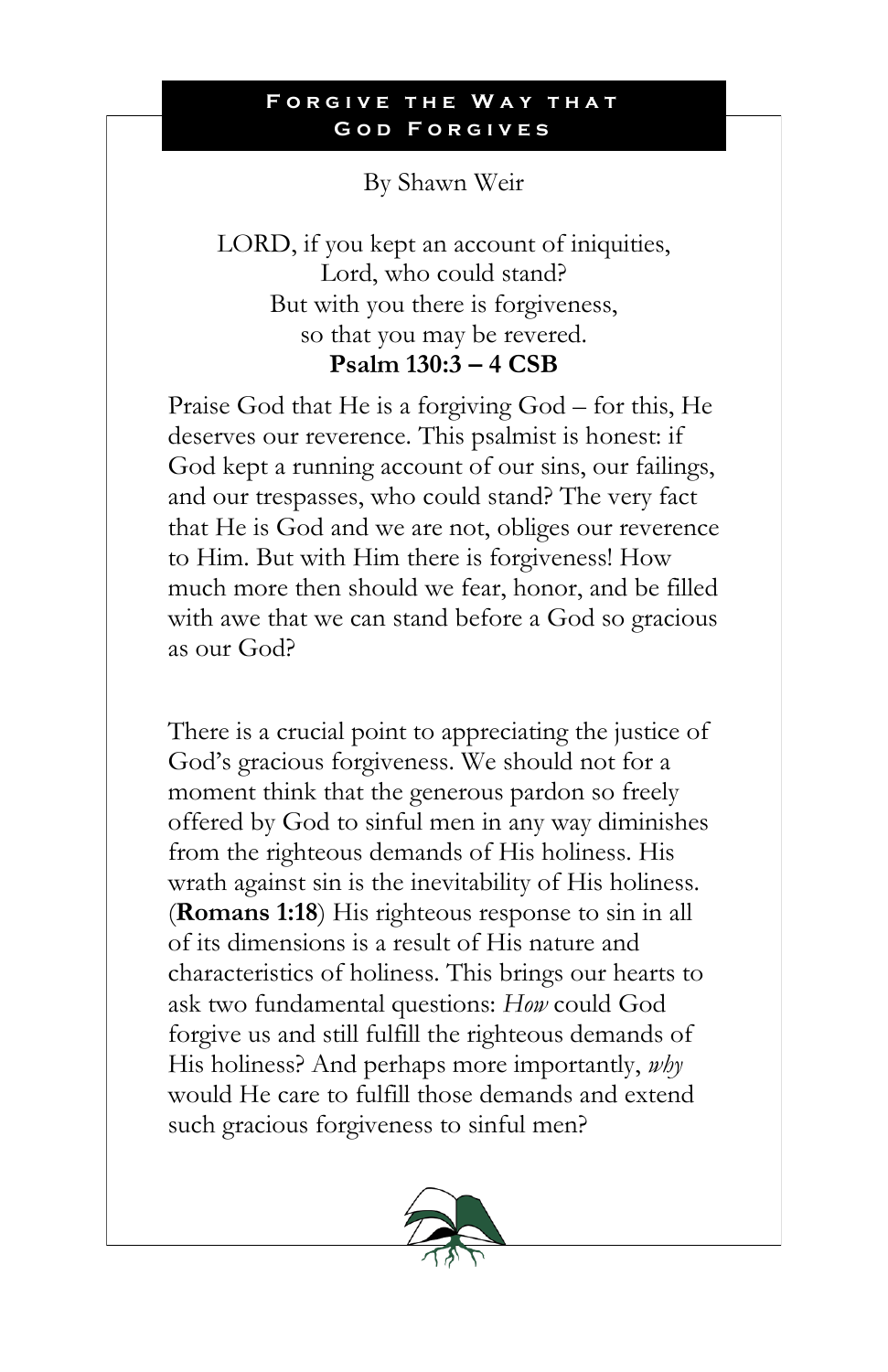**1 John 4:10** In this is love, not that we have loved God but that he loved us and sent his Son to be the propitiation for our sins.

*How*? Because He sent His Son to be the propitiation for our sins.

*Why*? Because He loved us.

This concept of the "propitiation for our sins" is the real key to appreciating His love and to understanding how God could extend such generous forgiveness to you and me. The word "propitiation" means an atoning sacrifice or a means of appeasing. Why was an atoning sacrifice needed? The high price of God's Son needed to be paid because our sin was so very offensive to God. What needed to be appeased? God's just wrath against sin. How satisfying was the sacrifice of Jesus Christ to fulfill the righteous demands of God's holiness?

> **2 Corinthians 5:21** For he hath made him to be sin for us, who knew no sin; that we might be made the righteousness of God in him.

The sin offering of the life of Jesus Christ on the cross has so entirely settled the debt of our sin that we've now been made the righteousness of God in him. Its effectiveness is so all-encompassing that you and I have passed from being in condemnation for our sin to free forgiveness from all sins in His perfect justice. How did God forgive you? Not because of your merit, work, or accomplishments, but because **Jesus paid it all**.

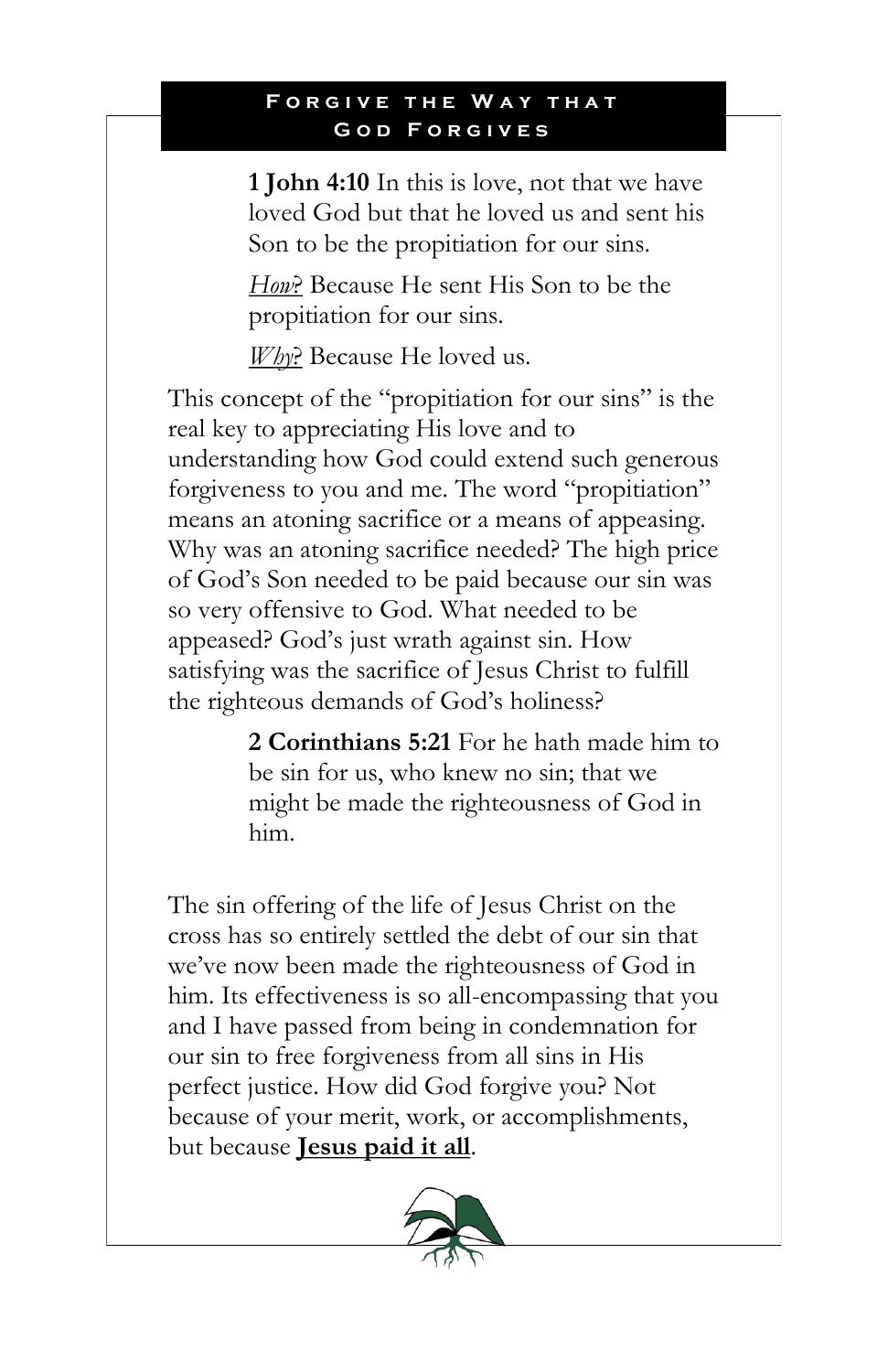God looks at the sacrifice of Jesus Christ and He is satisfied. The point is not that "God doesn't count sin" but that He counts them all as paid in full by the offering of His Son on the cross. This is how such gracious forgiveness was extended to sinners like you and me. He did not (and He could not) look at us and based upon our own goodness say, "there's something worth forgiving here." No, God forgave us for the sake of another. He forgave us for the sake of another man, for the sake of Jesus Christ. (**Ephesians 4:32**) He looks at the work of Jesus Christ, and for Christ's sake, He has forgiven you.

Let's further consider this concept of God forgiving for the sake of another with some records in the Old Testament regarding King Jehoram. Jehoram's father was the great King Jehoshaphat and he did some wonderful things for the One True God. In **2 Chronicles 17**, we read, "The LORD was with Jehoshaphat because he walked in the ways of David." Now let's begin to read about the first acts of his son Jehoram, who began to reign after him:

## **2 Chronicles 21:1 - 4**

**1** Now Jehoshaphat slept with his fathers, and was buried with his fathers in the city of David. And Jehoram his son reigned in his stead.

**2** And he had brethren the sons of Jehoshaphat, Azariah, and Jehiel, and Zechariah, and Azariah, and Michael, and Shephatiah: all these were the sons of Jehoshaphat king of Israel.

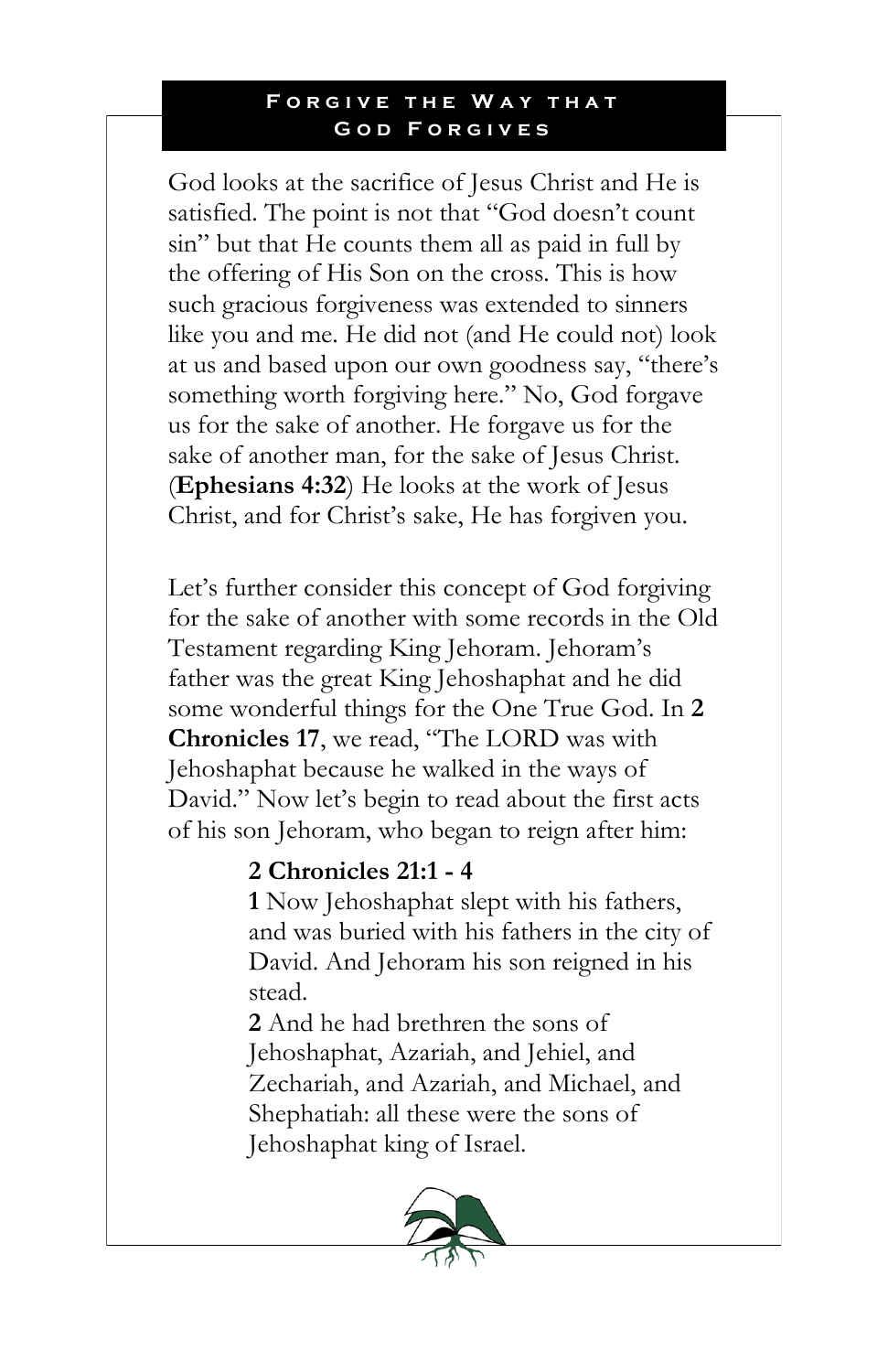#### **FORGIVE THE WAY THAT GOD FORGIVES**

**3** And their father gave them great gifts of silver, and of gold, and of precious things, with fenced cities in Judah: but the kingdom gave he to Jehoram; because he was the firstborn.

**4** Now when Jehoram was risen up to the kingdom of his father, he strengthened himself, and slew all his brethren with the sword, and divers also of the princes of Israel.

Jehoshaphat had seven sons to whom he gave gifts and cites, but when Jehoram took the throne he cruelly killed all of his brothers and also other princes in Israel. Obviously, that wasn't very righteous of him. Let's further consider the merit of Jehoram in **2 Kings**:

# **2 Kings 8:16b – 19a**

**16b** …Jehoram the son of Jehoshaphat king of Judah began to reign.

**17** Thirty and two years old was he when he began to reign; and he reigned eight years in Jerusalem.

**18** And he walked in the way of the kings of Israel, as did the house of Ahab: for the daughter of Ahab was his wife: and he did evil in the sight of the LORD.

**19a** Yet the LORD would not destroy Judah…

# **What a terrible king Jehoram was!**

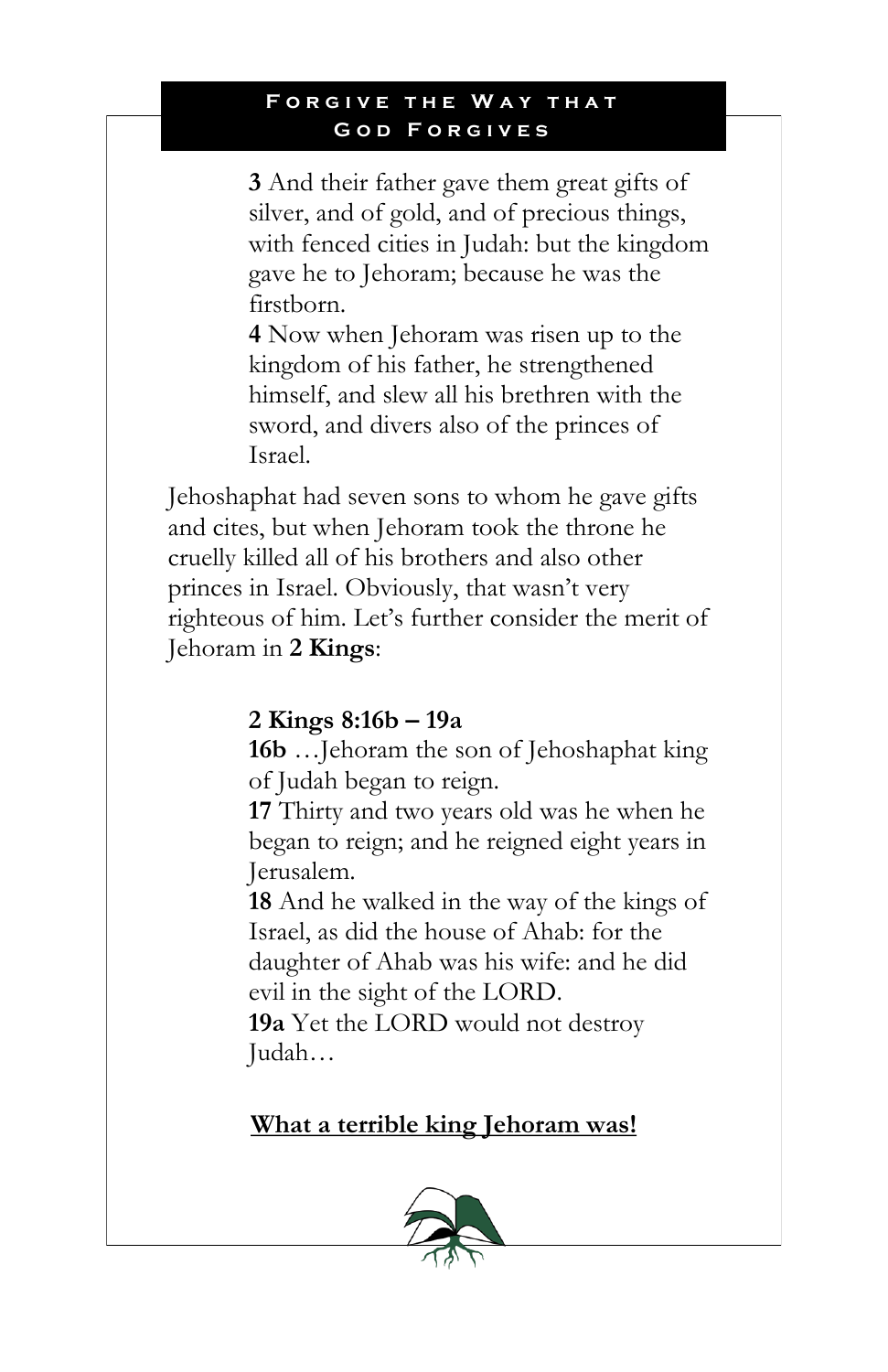It says, "he walked in the way of the kings of Israel," yet Jehoram was a king of Judah. Being likened to the kings of Israel was no compliment to him. The southern kingdom of Judah had some godly kings, but the northern kingdom of Israel had nothing but evil, God-rejecting kings. Ahab was one of these very idolatrous kings of Israel and Jehoram married his daughter. Her name was Athaliah and she turned out to be a dreadful woman. Perhaps you've heard of her mother, Jezebel. Yikes!

**2nd Chronicles** further details that king Jehoram made all Judah to sin according to the religion of the Canaanites and put high places to false gods on every hill in Judah. Lastly, it said here in **verse 18** that "he did evil in the sight of the LORD." In the sight of God in His holiness, this man was doing evil, yet it remarkably says, "the LORD would not destroy Judah." The implication is that Jehoram's evil was great enough to justify such judgment to destroy the kingdom of Judah, and King Jehoram along with it. Yet, why wouldn't God destroy Jehoram and Judah along with him?

> **2 Kings 8:19** Yet the LORD would not destroy Judah for David his servant's sake, as he promised him to give him alway a light, and to his children.

For the sake of another, God wouldn't destroy Judah. For the sake of His servant David and the promise He made to him, despite all of Jehoram's grievous sin, God showed marvelous mercy.

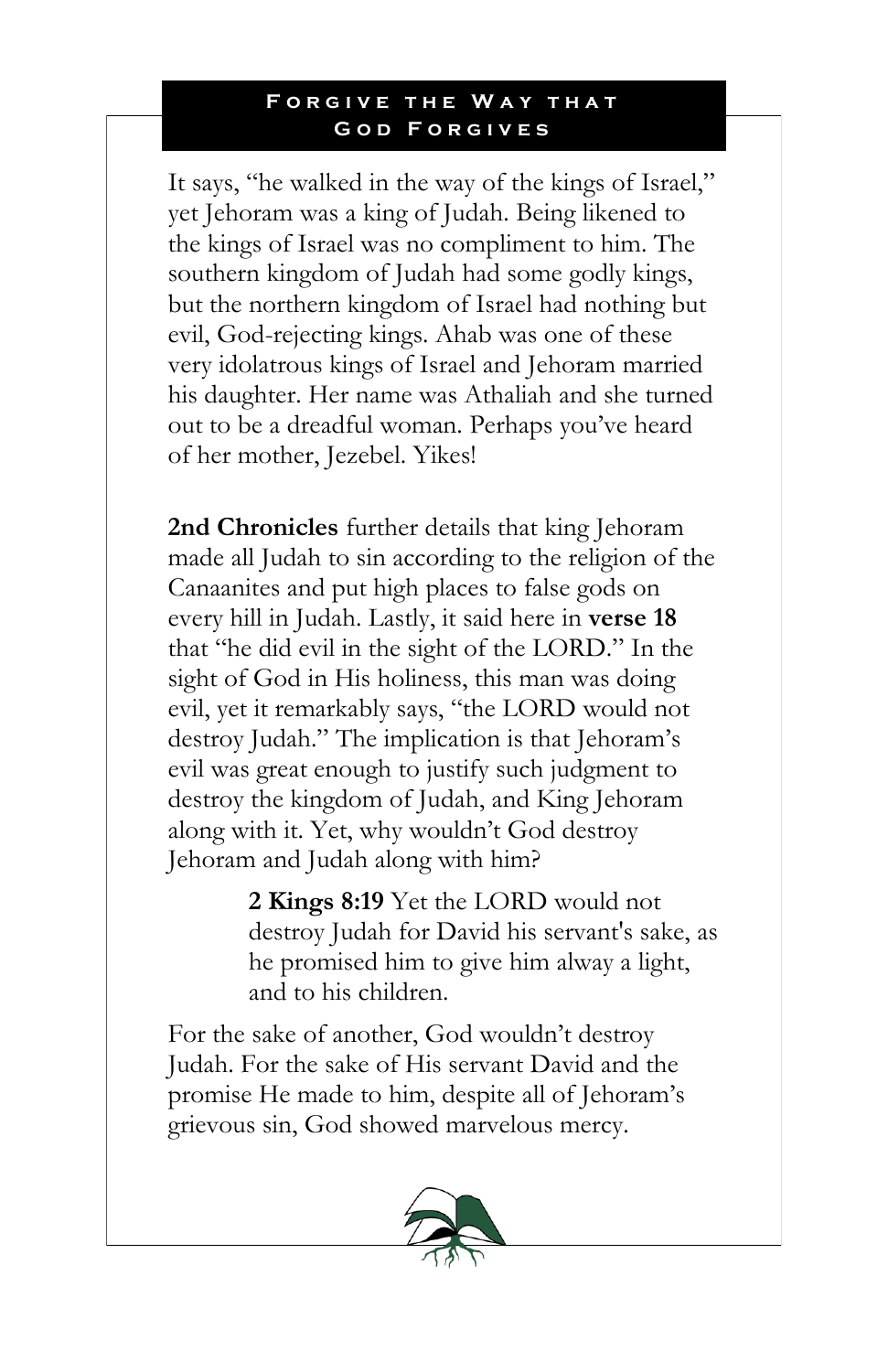Our eternal salvation is based on the same principle: we aren't rescued from God's judgment because we suddenly started being good enough, or because God changed His mind about the judgment our sin deserved. We are rescued because of God's faithfulness to the covenant with the Son of David – Jesus Christ himself. We are forgiven from our disobedience for the sake of another…

> **1st Peter 3:18a** Christ also suffered once for sins, the righteous for the unrighteous, that he might bring us to God

> **1st Peter 2:21b**, **22 – 24a** …Christ also suffered for us… Who did no sin, neither was guile found in his mouth: who, when he was reviled, reviled not again; when he suffered, he threatened not; but committed himself to him that judgeth righteously: who his own self bare our sins in his own body on the tree, that we, being dead to sins, should live unto righteousness

> **Isaiah 53:11** He shall see of the travail of his soul, and shall be satisfied: by his knowledge shall my righteous servant justify many; for he shall bear their iniquities.

For his sake, our sins were carried. Based on his merit, the judgment we deserved was withheld. It is the same principle at work for us that we saw with Jehoram and Judah for David's sake. However, a key difference is that despite the mercies "for David's sake," eventually Judah would go into captivity because of their sinfulness.

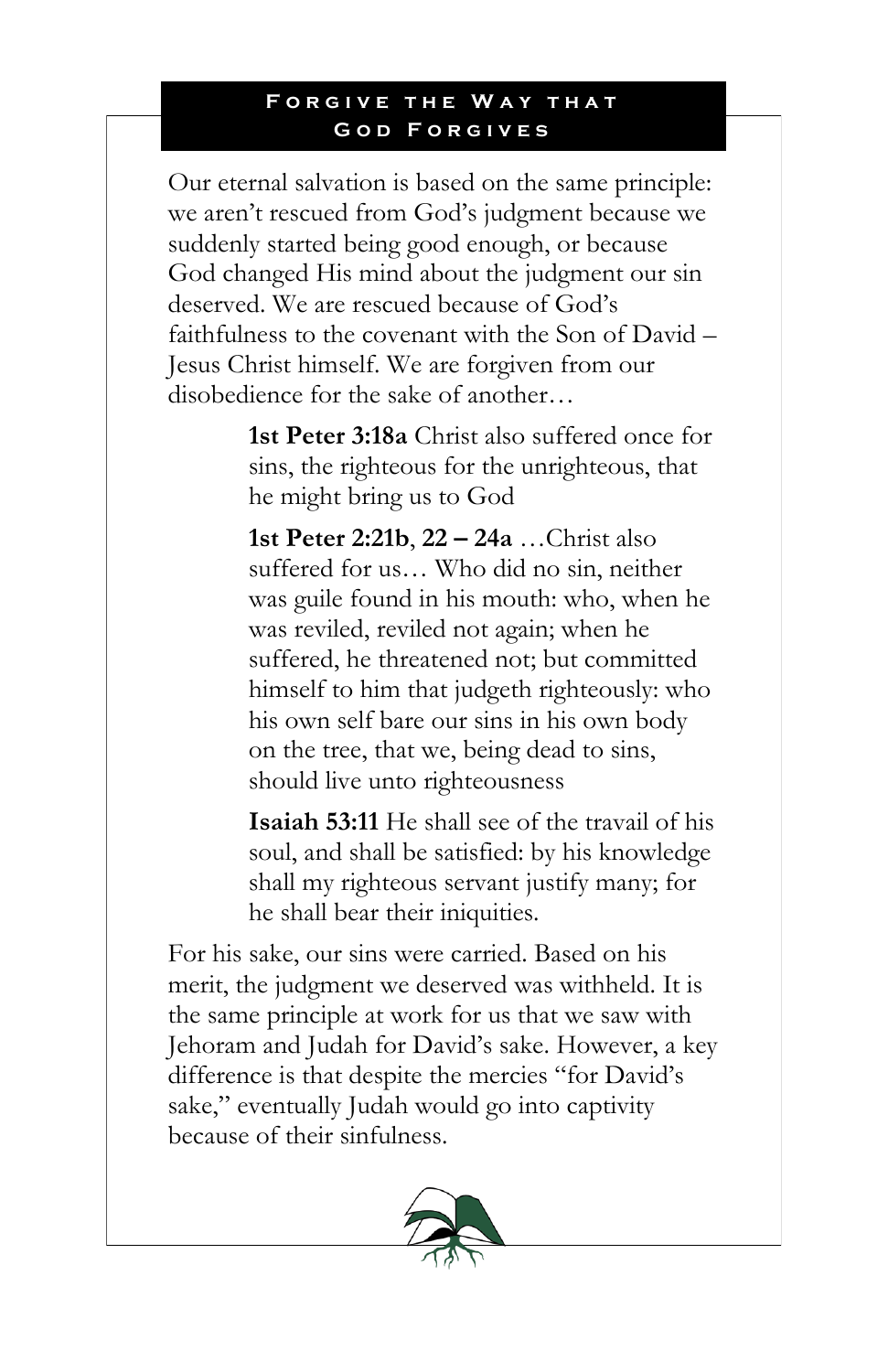#### **FORGIVE THE WAY THAT** GOD FORGIVES

In contrast, our Savior paid the full price of man's redemption on the cross. So, God does not reward us according to our disobedience, but according to the obedience of His Son. God has declared us to be righteous and has forgiven us, for Christ's sake. God then instructs us to forgive the way that He forgives. Again, it is for the sake of another that we have been forgiven by God – in like manner, this is how God expects us to forgive.

## **Ephesians 4:31 – 32**

**31** Let all bitterness, -and wrath, and anger, and clamour, and evil speaking, be put away from you, with all malice: **32** And be ye kind one to another, tenderhearted, forgiving one another, even as God for Christ's sake hath forgiven you.

Every one of us has been hurt by someone at some point in this life. There's a reason why anger, bitterness, wrath, and evil speaking are mentioned in the verse prior and set in contrast to forgiving. We are not immune to the natural emotions that arise when offenses are done to us by others.

If forgiveness isn't a deliberate action, then we will harbor unforgiveness. In fact, "forgiving one another" is even a participle in this verse because it is an active thing we will need to keep doing. We also don't want to lose appreciation for the truth that God is continually forgiving us. In fact, the next verse tells us to "imitate God as dear children."

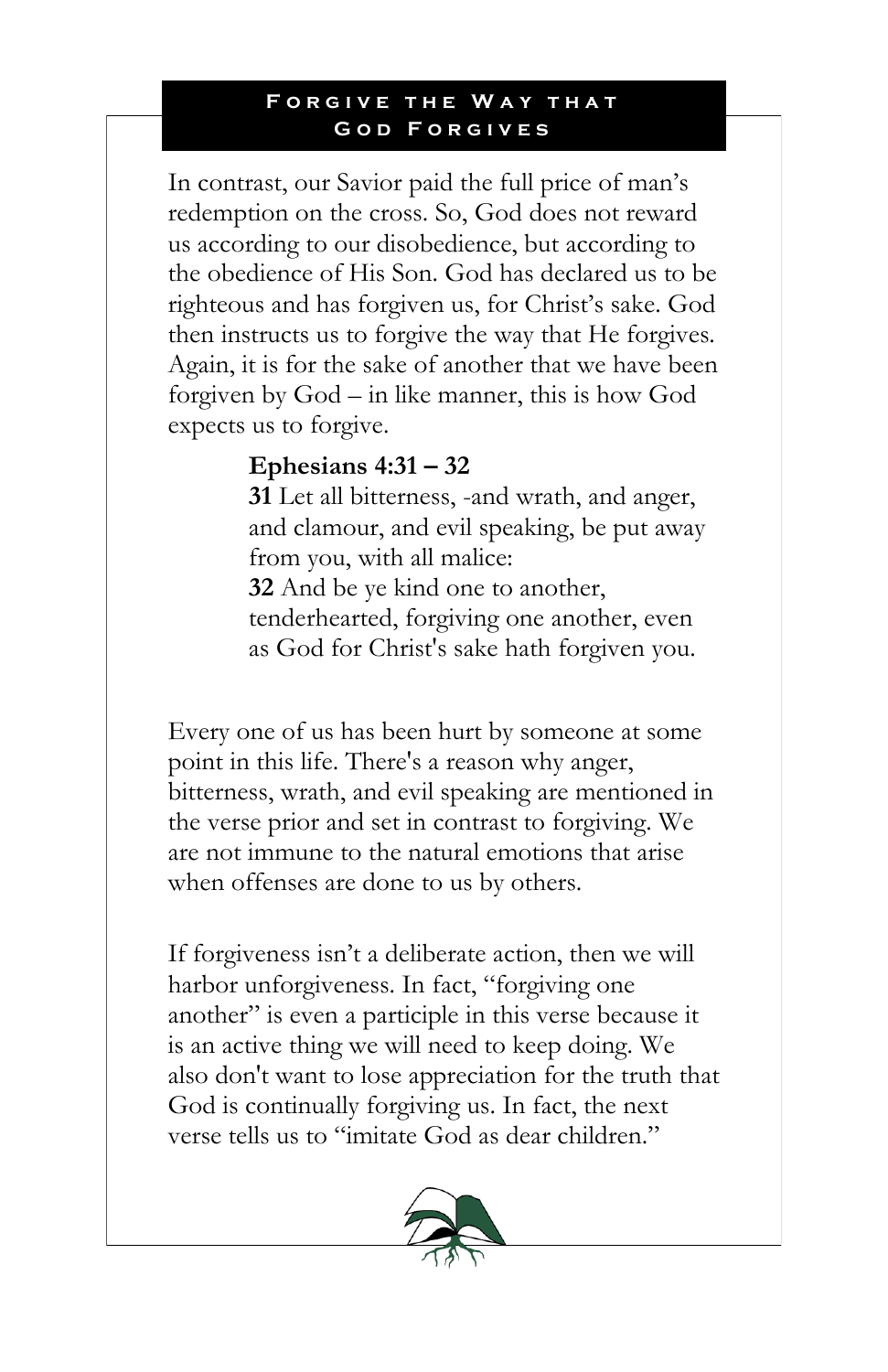#### **FORGIVE THE WAY THAT** GOD FORGIVES

There is an acknowledgment of unworthiness in Christian forgiveness because we were all sinners saved by grace. All that we enjoy with God is based on the worthiness of another. This forgiveness was unearned by us, but well-earned by our Lord Jesus Christ. Therefore, it is one of the greatest hypocrisies imaginable when Christians refuse to forgive. In fact, the reason why the price paid for you and me was so high (the cost of redemption was God's only Son bleeding and dying on the cross) was because that the offense of man's sin against God was so great. The more we grow in acknowledging how unworthy we were of the great grace extended to our lives, the more ready we will be to forgive the same way we've been so graciously forgiven.

We forgive one another the same way that God "for Christ's sake" has forgiven us. This is the key that will set you free from the torments of unforgiveness and the poisons of bitterness in your soul. God does not expect you to look at the offender to try to find some reasons to forgive them. He expects you to look at the work of Jesus Christ; this gives you every reason to forgive. We aren't looking for something in them to find worthiness to forgive. We've found it already in Jesus Christ. It's not for their sake, it's not for your sake, it's not for "Pete's sake" (whoever that may be), it's for Christ's sake. It's time to forgive them the way that God forgave you.

If you are ever struggling with forgiveness, these three words will set you free: "**for Christ's sake.**"

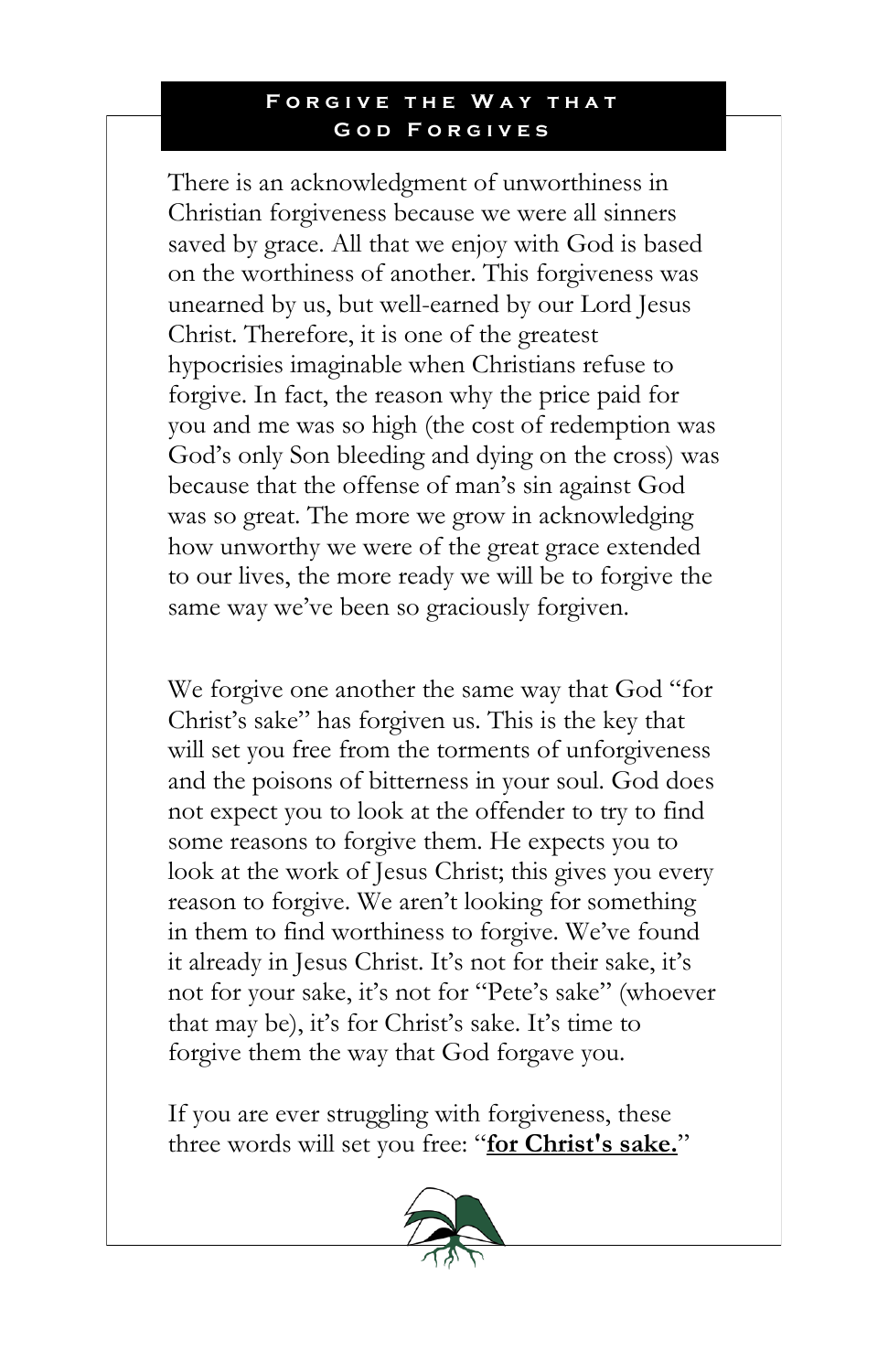## **Colossians 3:12 - 13**

**12** Put on therefore, as the elect of God, holy and beloved, bowels of mercies, kindness, humbleness of mind, meekness, longsuffering;

**13** Forbearing one another, and forgiving one another, if any man have a quarrel against any: even as Christ forgave you, so also do ye.

As Christ forgave us, we are to forgive others. We must first see ourselves as the miserable beggar who he loved and gave himself for. Only then, once we have experienced the relief from the heavy load of all our own sin, will we come to appreciate that the same free offer is unto all. "For Christ's sake" we then can forgive the way that God forgives, because we've already seen Him forgive the last one that we would have expected to be forgiven: ourselves.

A frequent objection I often hear against forgiveness is, "Does that mean what they did is now ok? Does that mean that the wrong that they did just doesn't matter?" Did the offering of Jesus Christ for our sin mean that our ungodliness was "ok?" Does his sacrifice mean that our trespasses no longer mattered? No, they are just as offensive to God's holiness as they've always been, but what it does mean is that the work of the Lord Jesus Christ is great enough to pay for all sin. It means the merit of Christ's accomplishment was enough to "save a wretch like me." It magnifies the glories of God's grace because He forgave it all "for Christ's sake."

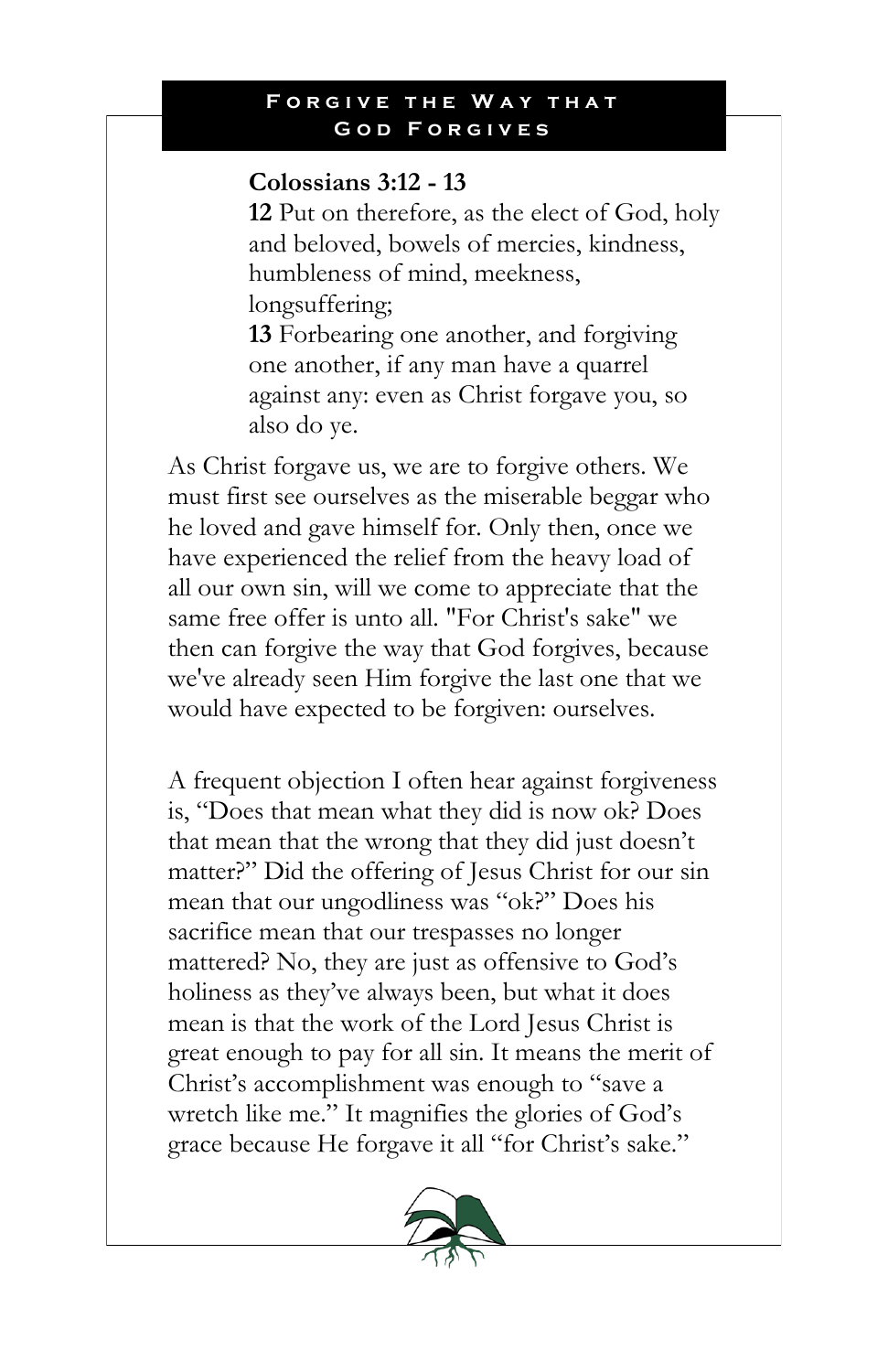As a closing thought, the events on the day of Pentecost establish a glorious precedent for just how extensive the offering of forgiveness is in the message of the gospel. Pontius Pilate knew Jesus Christ was innocent and so he offered to release him, but the crowd cried out "his blood be on us, and on our children." They then humiliated, tortured, and crucified the sinless Son of God.

Some fifty days later, the same crowds would be gathered in that same city. Peter stood up and preached to them that the one they had crucified was raised dead and God made him both Lord and Christ. This cut straight to their hearts and in an astonishing first step, exhibiting that the gospel graciously offers free forgiveness of sins: the first people invited into the church were the ones who crucified the Lord Jesus Christ! For Christ's sake, God even forgave the ones who crucified His Son.

## It's time to forgive the way that God forgives:

- If you are holding on to bitterness in your heart, it's time to lay that heavy burden down.
- If unforgiveness has bound you up within, it's time to be set free.
- If resentment has sickened your soul, it's time to be healed.

It's time to forgive the way that God forgives: **for Christ's sake**